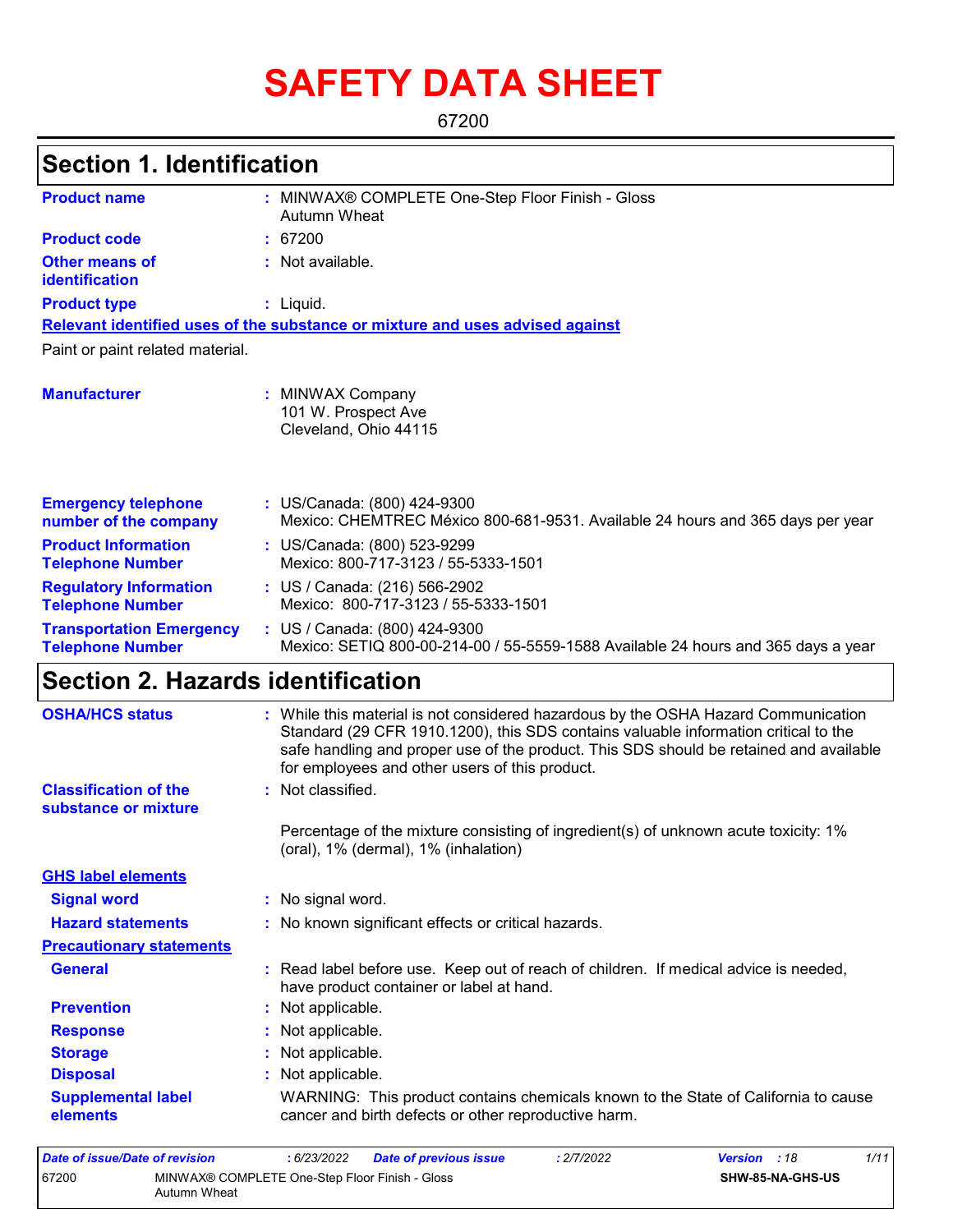### **Section 2. Hazards identification**

Please refer to the SDS for additional information. Keep out of reach of children. Do not transfer contents to other containers for storage.

**Hazards not otherwise classified**

## **Section 3. Composition/information on ingredients**

**:** None known.

| Substance/mixture                              | : Mixture        |
|------------------------------------------------|------------------|
| <b>Other means of</b><br><b>identification</b> | : Not available. |
|                                                |                  |

#### **CAS number/other identifiers**

| <b>Ingredient name</b>        | % by weight | <b>CAS number</b> |
|-------------------------------|-------------|-------------------|
| Propylene Glycol              | ≤10         | 57-55-6           |
| 2-Methoxymethylethoxypropanol | l≤3         | 34590-94-8        |

Any concentration shown as a range is to protect confidentiality or is due to batch variation.

**There are no additional ingredients present which, within the current knowledge of the supplier and in the concentrations applicable, are classified and hence require reporting in this section.**

**Occupational exposure limits, if available, are listed in Section 8.**

### **Section 4. First aid measures**

#### **Description of necessary first aid measures**

| <b>Eye contact</b>  | : Immediately flush eyes with plenty of water, occasionally lifting the upper and lower<br>eyelids. Check for and remove any contact lenses. Get medical attention if irritation<br>occurs.                                                                    |  |
|---------------------|----------------------------------------------------------------------------------------------------------------------------------------------------------------------------------------------------------------------------------------------------------------|--|
| <b>Inhalation</b>   | : Remove victim to fresh air and keep at rest in a position comfortable for breathing. Get<br>medical attention if symptoms occur.                                                                                                                             |  |
| <b>Skin contact</b> | : Flush contaminated skin with plenty of water. Remove contaminated clothing and<br>shoes. Get medical attention if symptoms occur.                                                                                                                            |  |
| <b>Ingestion</b>    | : Wash out mouth with water. If material has been swallowed and the exposed person is<br>conscious, give small quantities of water to drink. Do not induce vomiting unless<br>directed to do so by medical personnel. Get medical attention if symptoms occur. |  |

|                                                                          | <b>Most important symptoms/effects, acute and delayed</b>                                                                      |                               |  |  |  |  |
|--------------------------------------------------------------------------|--------------------------------------------------------------------------------------------------------------------------------|-------------------------------|--|--|--|--|
| <b>Potential acute health effects</b>                                    |                                                                                                                                |                               |  |  |  |  |
| Eye contact                                                              | : No known significant effects or critical hazards.                                                                            |                               |  |  |  |  |
| <b>Inhalation</b><br>: No known significant effects or critical hazards. |                                                                                                                                |                               |  |  |  |  |
| <b>Skin contact</b>                                                      | : No known significant effects or critical hazards.                                                                            |                               |  |  |  |  |
| <b>Ingestion</b>                                                         | : No known significant effects or critical hazards.                                                                            |                               |  |  |  |  |
| <b>Over-exposure signs/symptoms</b>                                      |                                                                                                                                |                               |  |  |  |  |
| Eye contact                                                              | : No specific data.                                                                                                            |                               |  |  |  |  |
| <b>Inhalation</b><br>: No specific data.                                 |                                                                                                                                |                               |  |  |  |  |
| <b>Skin contact</b><br>: No specific data.                               |                                                                                                                                |                               |  |  |  |  |
| <b>Ingestion</b>                                                         | : No specific data.                                                                                                            |                               |  |  |  |  |
|                                                                          | Indication of immediate medical attention and special treatment needed, if necessary                                           |                               |  |  |  |  |
| <b>Notes to physician</b>                                                | : Treat symptomatically. Contact poison treatment specialist immediately if large<br>quantities have been ingested or inhaled. |                               |  |  |  |  |
| <b>Specific treatments</b>                                               | : No specific treatment.                                                                                                       |                               |  |  |  |  |
| Date of issue/Date of revision                                           | :6/23/2022<br><b>Date of previous issue</b><br>: 2/7/2022                                                                      | 2/11<br><b>Version</b><br>:18 |  |  |  |  |
| 67200<br>Autumn Wheat                                                    | MINWAX® COMPLETE One-Step Floor Finish - Gloss                                                                                 | SHW-85-NA-GHS-US              |  |  |  |  |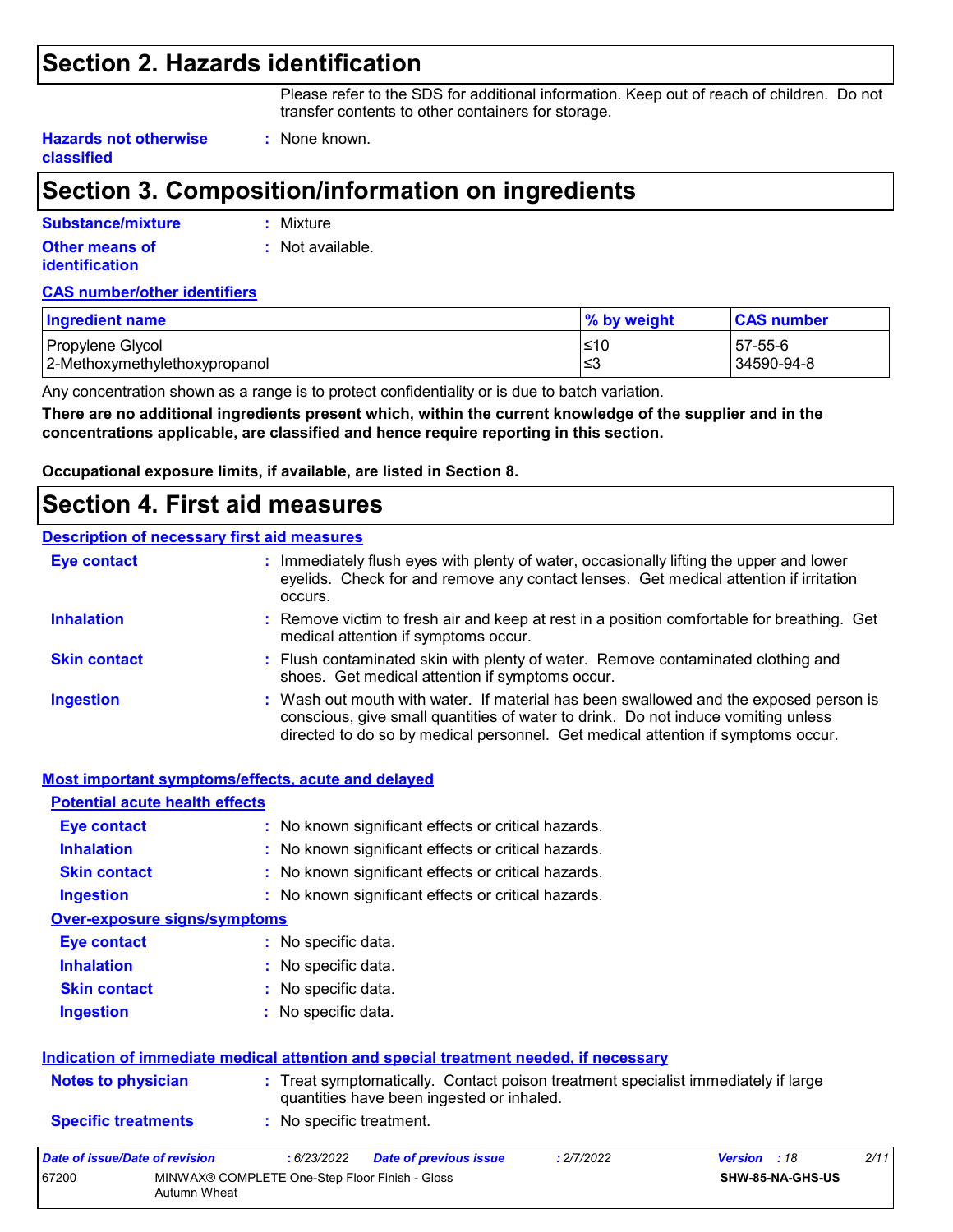### **Section 4. First aid measures**

**Protection of first-aiders** : No action shall be taken involving any personal risk or without suitable training.

#### **See toxicological information (Section 11)**

## **Section 5. Fire-fighting measures**

| <b>Extinguishing media</b>                               |                                                                                                                                                                                                     |
|----------------------------------------------------------|-----------------------------------------------------------------------------------------------------------------------------------------------------------------------------------------------------|
| <b>Suitable extinguishing</b><br>media                   | : Use an extinguishing agent suitable for the surrounding fire.                                                                                                                                     |
| <b>Unsuitable extinguishing</b><br>media                 | $:$ None known.                                                                                                                                                                                     |
| <b>Specific hazards arising</b><br>from the chemical     | : In a fire or if heated, a pressure increase will occur and the container may burst.                                                                                                               |
| <b>Hazardous thermal</b><br>decomposition products       | : Decomposition products may include the following materials:<br>carbon dioxide<br>carbon monoxide                                                                                                  |
| <b>Special protective actions</b><br>for fire-fighters   | : Promptly isolate the scene by removing all persons from the vicinity of the incident if<br>there is a fire. No action shall be taken involving any personal risk or without suitable<br>training. |
| <b>Special protective</b><br>equipment for fire-fighters | : Fire-fighters should wear appropriate protective equipment and self-contained breathing<br>apparatus (SCBA) with a full face-piece operated in positive pressure mode.                            |

## **Section 6. Accidental release measures**

#### **Personal precautions, protective equipment and emergency procedures**

| For non-emergency<br>personnel                               | : No action shall be taken involving any personal risk or without suitable training.<br>Evacuate surrounding areas. Keep unnecessary and unprotected personnel from<br>entering. Do not touch or walk through spilled material. Put on appropriate personal<br>protective equipment.                     |
|--------------------------------------------------------------|----------------------------------------------------------------------------------------------------------------------------------------------------------------------------------------------------------------------------------------------------------------------------------------------------------|
| For emergency responders                                     | : If specialized clothing is required to deal with the spillage, take note of any information in<br>Section 8 on suitable and unsuitable materials. See also the information in "For non-<br>emergency personnel".                                                                                       |
| <b>Environmental precautions</b>                             | : Avoid dispersal of spilled material and runoff and contact with soil, waterways, drains<br>and sewers. Inform the relevant authorities if the product has caused environmental<br>pollution (sewers, waterways, soil or air).                                                                          |
| <b>Methods and materials for containment and cleaning up</b> |                                                                                                                                                                                                                                                                                                          |
| <b>Small spill</b>                                           | : Stop leak if without risk. Move containers from spill area. Dilute with water and mop up<br>if water-soluble. Alternatively, or if water-insoluble, absorb with an inert dry material and<br>place in an appropriate waste disposal container. Dispose of via a licensed waste<br>disposal contractor. |
| <b>Large spill</b>                                           | : Stop leak if without risk. Move containers from spill area. Prevent entry into sewers,<br>water courses, basements or confined areas. Wash spillages into an effluent treatment<br>والمائلة يتماجعون والمستطلبان والمستراف والمسترام والمسترد والمستحال والمستحدث والمستحدث والمستراة                  |

plant or proceed as follows. Contain and collect spillage with non-combustible, absorbent material e.g. sand, earth, vermiculite or diatomaceous earth and place in container for disposal according to local regulations (see Section 13). Dispose of via a licensed waste disposal contractor. Note: see Section 1 for emergency contact information and Section 13 for waste disposal.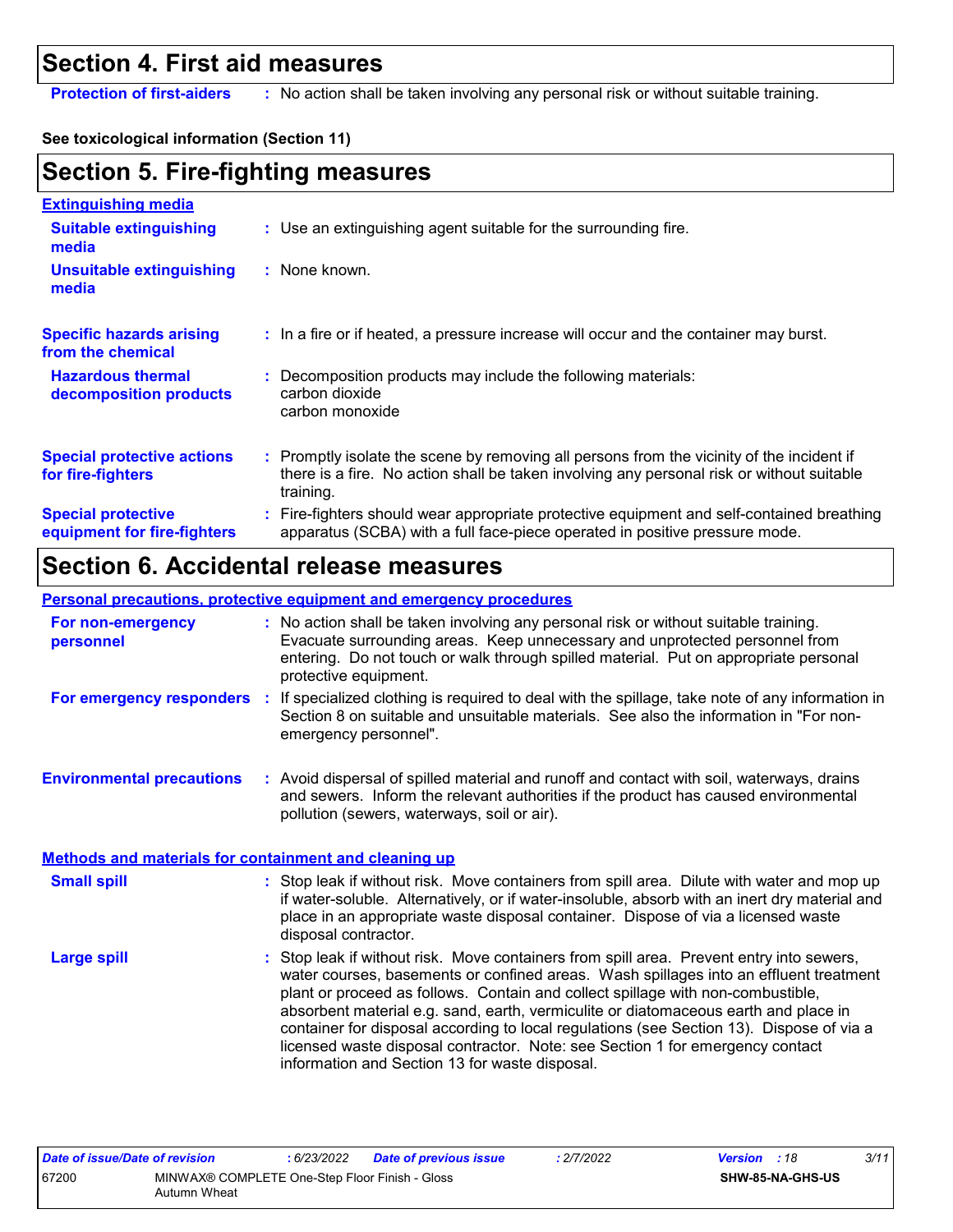## **Section 7. Handling and storage**

| <b>Precautions for safe handling</b>                                      |     |                                                                                                                                                                                                                                                                                                                                                                                                                                                                                                                                                                                  |
|---------------------------------------------------------------------------|-----|----------------------------------------------------------------------------------------------------------------------------------------------------------------------------------------------------------------------------------------------------------------------------------------------------------------------------------------------------------------------------------------------------------------------------------------------------------------------------------------------------------------------------------------------------------------------------------|
| <b>Protective measures</b>                                                |     | : Put on appropriate personal protective equipment (see Section 8).                                                                                                                                                                                                                                                                                                                                                                                                                                                                                                              |
| <b>Advice on general</b><br>occupational hygiene                          |     | : Eating, drinking and smoking should be prohibited in areas where this material is<br>handled, stored and processed. Workers should wash hands and face before eating,<br>drinking and smoking. Remove contaminated clothing and protective equipment before<br>entering eating areas. See also Section 8 for additional information on hygiene<br>measures.                                                                                                                                                                                                                    |
| <b>Conditions for safe storage,</b><br>including any<br>incompatibilities | з., | Store in accordance with local regulations. Store in original container protected from<br>direct sunlight in a dry, cool and well-ventilated area, away from incompatible materials<br>(see Section 10) and food and drink. Keep container tightly closed and sealed until<br>ready for use. Containers that have been opened must be carefully resealed and kept<br>upright to prevent leakage. Do not store in unlabeled containers. Use appropriate<br>containment to avoid environmental contamination. See Section 10 for incompatible<br>materials before handling or use. |

## **Section 8. Exposure controls/personal protection**

#### **Control parameters**

#### **Occupational exposure limits (OSHA United States)**

| <b>Ingredient name</b>        | CAS#          | <b>Exposure limits</b>                                                                                                                                                                                                                                                                                                                                                                                                                                                                                                                         |
|-------------------------------|---------------|------------------------------------------------------------------------------------------------------------------------------------------------------------------------------------------------------------------------------------------------------------------------------------------------------------------------------------------------------------------------------------------------------------------------------------------------------------------------------------------------------------------------------------------------|
| Propylene Glycol              | $57 - 55 - 6$ | OARS WEEL (United States, 1/2021).<br>TWA: 10 mg/m <sup>3</sup> 8 hours.                                                                                                                                                                                                                                                                                                                                                                                                                                                                       |
| 2-Methoxymethylethoxypropanol | 34590-94-8    | ACGIH TLV (United States, 1/2021).<br>Absorbed through skin.<br>TWA: 100 ppm 8 hours.<br>TWA: 606 mg/m <sup>3</sup> 8 hours.<br>STEL: 150 ppm 15 minutes.<br>STEL: 909 mg/m <sup>3</sup> 15 minutes.<br>NIOSH REL (United States, 10/2020).<br>Absorbed through skin.<br>TWA: 100 ppm 10 hours.<br>TWA: 600 mg/m <sup>3</sup> 10 hours.<br>STEL: 150 ppm 15 minutes.<br>STEL: 900 mg/m <sup>3</sup> 15 minutes.<br>OSHA PEL (United States, 5/2018).<br>Absorbed through skin.<br>TWA: 100 ppm 8 hours.<br>TWA: 600 mg/m <sup>3</sup> 8 hours. |

#### **Occupational exposure limits (Canada)**

| <b>Ingredient name</b>                                                  |             | CAS#                          | <b>Exposure limits</b>                                                                                                                                                                                                                                                              |                                                                                                                                                                                      |      |
|-------------------------------------------------------------------------|-------------|-------------------------------|-------------------------------------------------------------------------------------------------------------------------------------------------------------------------------------------------------------------------------------------------------------------------------------|--------------------------------------------------------------------------------------------------------------------------------------------------------------------------------------|------|
| Dipropylene glycol monomethyl ether                                     |             | 34590-94-8                    | Absorbed through skin.<br>8 hrs OEL: 100 ppm 8 hours.<br>8 hrs OEL: 606 mg/m <sup>3</sup> 8 hours.<br>15 min OEL: 150 ppm 15 minutes.<br>6/2021). Absorbed through skin.<br>TWA: 100 ppm 8 hours.<br>STEL: 150 ppm 15 minutes.<br>Absorbed through skin.<br>TWAEV: 100 ppm 8 hours. | CA Alberta Provincial (Canada, 6/2018).<br>15 min OEL: 909 mg/m <sup>3</sup> 15 minutes.<br><b>CA British Columbia Provincial (Canada,</b><br>CA Quebec Provincial (Canada, 6/2021). |      |
| Date of issue/Date of revision                                          | : 6/23/2022 | <b>Date of previous issue</b> | : 2/7/2022                                                                                                                                                                                                                                                                          | <b>Version</b> : 18                                                                                                                                                                  | 4/11 |
| 67200<br>MINWAX® COMPLETE One-Step Floor Finish - Gloss<br>Autumn Wheat |             |                               | SHW-85-NA-GHS-US                                                                                                                                                                                                                                                                    |                                                                                                                                                                                      |      |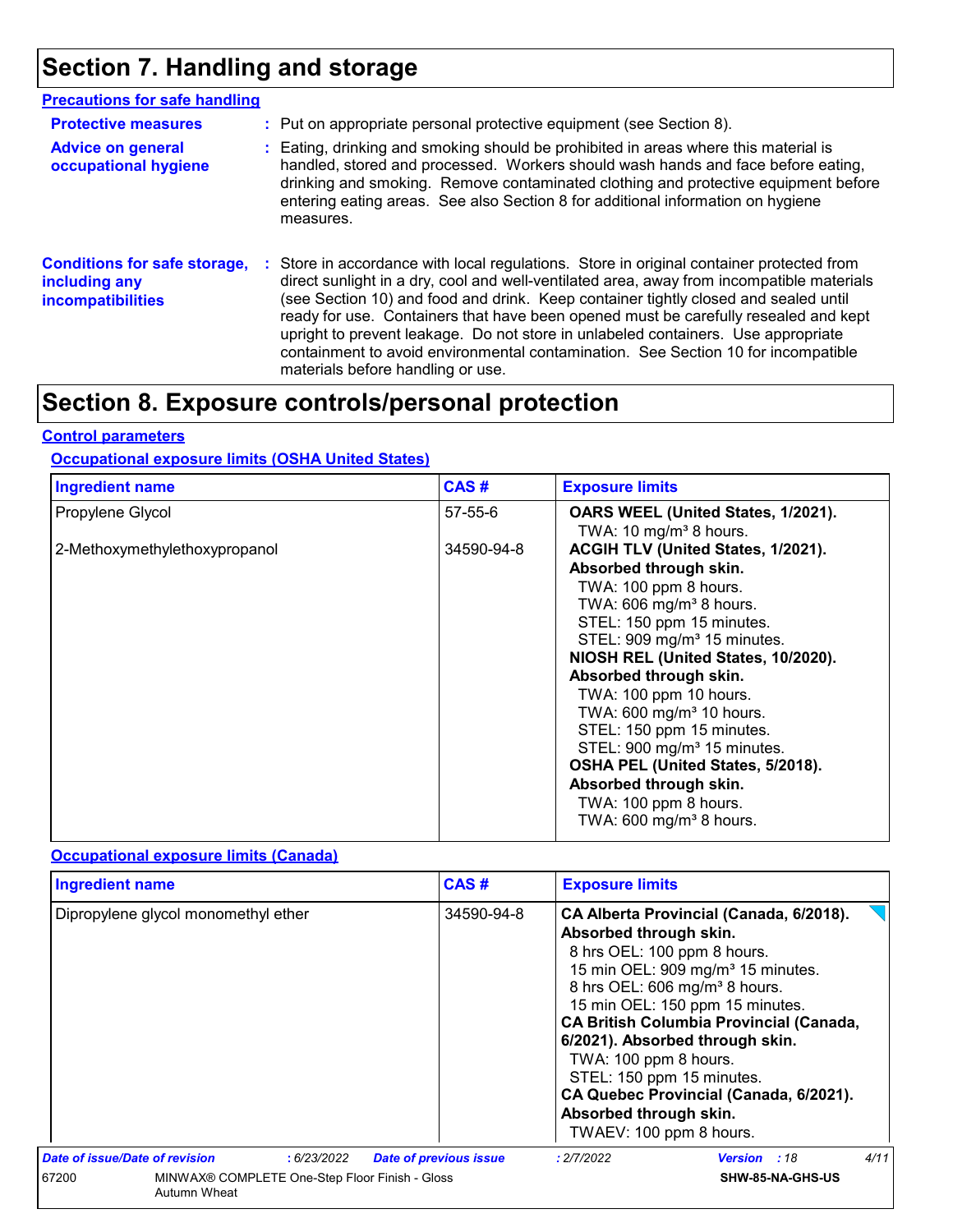## **Section 8. Exposure controls/personal protection**

|  | TWAEV: 606 mg/m <sup>3</sup> 8 hours.<br>STEV: 150 ppm 15 minutes.<br>STEV: 909 mg/m <sup>3</sup> 15 minutes.<br>CA Ontario Provincial (Canada, 6/2019).<br>Absorbed through skin.<br>STEL: 150 ppm 15 minutes.<br>TWA: 100 ppm 8 hours.<br><b>CA Saskatchewan Provincial (Canada,</b><br>7/2013). Absorbed through skin.<br>STEL: 150 ppm 15 minutes.<br>TWA: 100 ppm 8 hours. |
|--|---------------------------------------------------------------------------------------------------------------------------------------------------------------------------------------------------------------------------------------------------------------------------------------------------------------------------------------------------------------------------------|
|--|---------------------------------------------------------------------------------------------------------------------------------------------------------------------------------------------------------------------------------------------------------------------------------------------------------------------------------------------------------------------------------|

**Occupational exposure limits (Mexico)**

|                               | CAS#       | <b>Exposure limits</b>                                                                                              |
|-------------------------------|------------|---------------------------------------------------------------------------------------------------------------------|
| 2-Methoxymethylethoxypropanol | 34590-94-8 | NOM-010-STPS-2014 (Mexico, 4/2016).<br>Absorbed through skin.<br>TWA: 100 ppm 8 hours.<br>STEL: 150 ppm 15 minutes. |

| <b>Appropriate engineering</b><br><b>controls</b> | : Good general ventilation should be sufficient to control worker exposure to airborne<br>contaminants.                                                                                                                                                                                                                                                                                           |
|---------------------------------------------------|---------------------------------------------------------------------------------------------------------------------------------------------------------------------------------------------------------------------------------------------------------------------------------------------------------------------------------------------------------------------------------------------------|
| <b>Environmental exposure</b><br><b>controls</b>  | : Emissions from ventilation or work process equipment should be checked to ensure<br>they comply with the requirements of environmental protection legislation. In some<br>cases, fume scrubbers, filters or engineering modifications to the process equipment<br>will be necessary to reduce emissions to acceptable levels.                                                                   |
| <b>Individual protection measures</b>             |                                                                                                                                                                                                                                                                                                                                                                                                   |
| <b>Hygiene measures</b>                           | : Wash hands, forearms and face thoroughly after handling chemical products, before<br>eating, smoking and using the lavatory and at the end of the working period.<br>Appropriate techniques should be used to remove potentially contaminated clothing.<br>Wash contaminated clothing before reusing. Ensure that eyewash stations and safety<br>showers are close to the workstation location. |
| <b>Eye/face protection</b>                        | : Safety eyewear complying with an approved standard should be used when a risk<br>assessment indicates this is necessary to avoid exposure to liquid splashes, mists,<br>gases or dusts. If contact is possible, the following protection should be worn, unless<br>the assessment indicates a higher degree of protection: safety glasses with side-<br>shields.                                |
| <b>Skin protection</b>                            |                                                                                                                                                                                                                                                                                                                                                                                                   |
| <b>Hand protection</b>                            | : Chemical-resistant, impervious gloves complying with an approved standard should be<br>worn at all times when handling chemical products if a risk assessment indicates this is<br>necessary.                                                                                                                                                                                                   |
| <b>Body protection</b>                            | : Personal protective equipment for the body should be selected based on the task being<br>performed and the risks involved and should be approved by a specialist before<br>handling this product.                                                                                                                                                                                               |
| <b>Other skin protection</b>                      | : Appropriate footwear and any additional skin protection measures should be selected<br>based on the task being performed and the risks involved and should be approved by a<br>specialist before handling this product.                                                                                                                                                                         |
| <b>Respiratory protection</b>                     | Based on the hazard and potential for exposure, select a respirator that meets the<br>appropriate standard or certification. Respirators must be used according to a<br>respiratory protection program to ensure proper fitting, training, and other important<br>aspects of use.                                                                                                                 |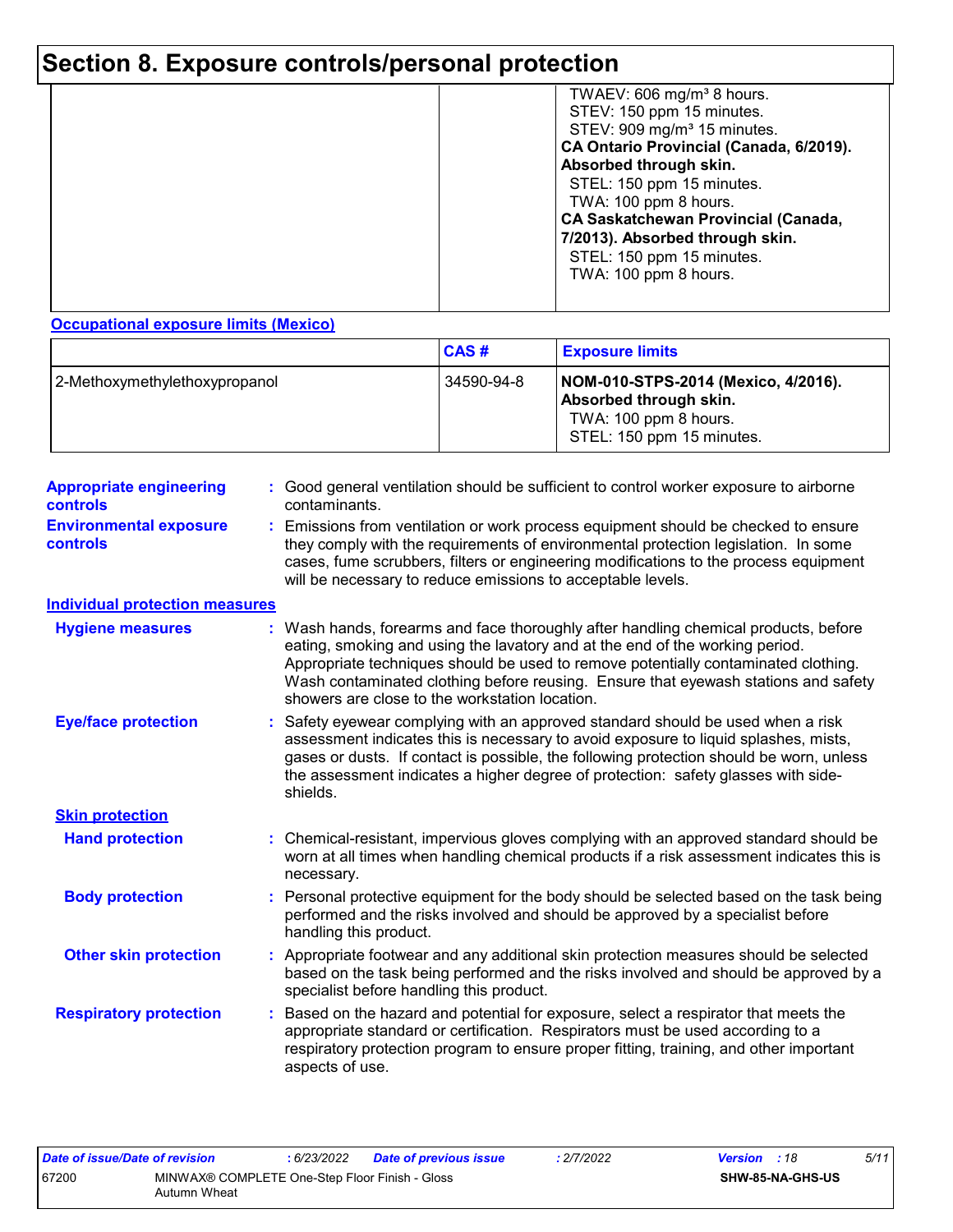## **Section 9. Physical and chemical properties**

The conditions of measurement of all properties are at standard temperature and pressure unless otherwise indicated.

| <b>Appearance</b>                                                 |    |                                                                |
|-------------------------------------------------------------------|----|----------------------------------------------------------------|
| <b>Physical state</b>                                             | t. | Liquid.                                                        |
| <b>Color</b>                                                      |    | Not available.                                                 |
| Odor                                                              |    | Not available.                                                 |
| <b>Odor threshold</b>                                             |    | Not available.                                                 |
| pH                                                                |    | 8                                                              |
| <b>Melting point/freezing point</b>                               |    | : Not available.                                               |
| <b>Boiling point, initial boiling</b><br>point, and boiling range |    | : $100^{\circ}$ C (212 $^{\circ}$ F)                           |
| <b>Flash point</b>                                                |    | Closed cup: 100°C (212°F) [Pensky-Martens Closed Cup]          |
| <b>Evaporation rate</b>                                           |    | $0.8$ (butyl acetate = 1)                                      |
| <b>Flammability</b>                                               |    | Not available.                                                 |
| Lower and upper explosion<br>limit/flammability limit             |    | Lower: 1.1%<br>Upper: 14%                                      |
| <b>Vapor pressure</b>                                             |    | : $2.3$ kPa (17.5 mm Hg)                                       |
| <b>Relative vapor density</b>                                     |    | 1 [Air = 1]                                                    |
| <b>Relative density</b>                                           | t. | 1.03                                                           |
| <b>Solubility</b>                                                 |    | Not available.                                                 |
| <b>Partition coefficient: n-</b><br>octanol/water                 |    | : Not applicable.                                              |
| <b>Auto-ignition temperature</b>                                  |    | : Not available.                                               |
| <b>Decomposition temperature</b>                                  |    | : Not available.                                               |
| <b>Viscosity</b>                                                  |    | Kinematic (40°C (104°F)): >20.5 mm <sup>2</sup> /s (>20.5 cSt) |
| <b>Molecular weight</b>                                           |    | Not applicable.                                                |
| <b>Aerosol product</b>                                            |    |                                                                |
| <b>Heat of combustion</b>                                         |    | $: 2.178$ kJ/g                                                 |

## **Section 10. Stability and reactivity**

| <b>Reactivity</b>                            | : No specific test data related to reactivity available for this product or its ingredients.              |
|----------------------------------------------|-----------------------------------------------------------------------------------------------------------|
| <b>Chemical stability</b>                    | : The product is stable.                                                                                  |
| <b>Possibility of hazardous</b><br>reactions | : Under normal conditions of storage and use, hazardous reactions will not occur.                         |
| <b>Conditions to avoid</b>                   | : No specific data.                                                                                       |
| <b>Incompatible materials</b>                | : No specific data.                                                                                       |
| <b>Hazardous decomposition</b><br>products   | : Under normal conditions of storage and use, hazardous decomposition products should<br>not be produced. |

| Date of issue/Date of revision |                                                                | 6/23/2022 | <b>Date of previous issue</b> | : 2/7/2022 | <b>Version</b> : 18 |                  | 6/11 |
|--------------------------------|----------------------------------------------------------------|-----------|-------------------------------|------------|---------------------|------------------|------|
| 67200                          | MINWAX® COMPLETE One-Step Floor Finish - Gloss<br>Autumn Wheat |           |                               |            |                     | SHW-85-NA-GHS-US |      |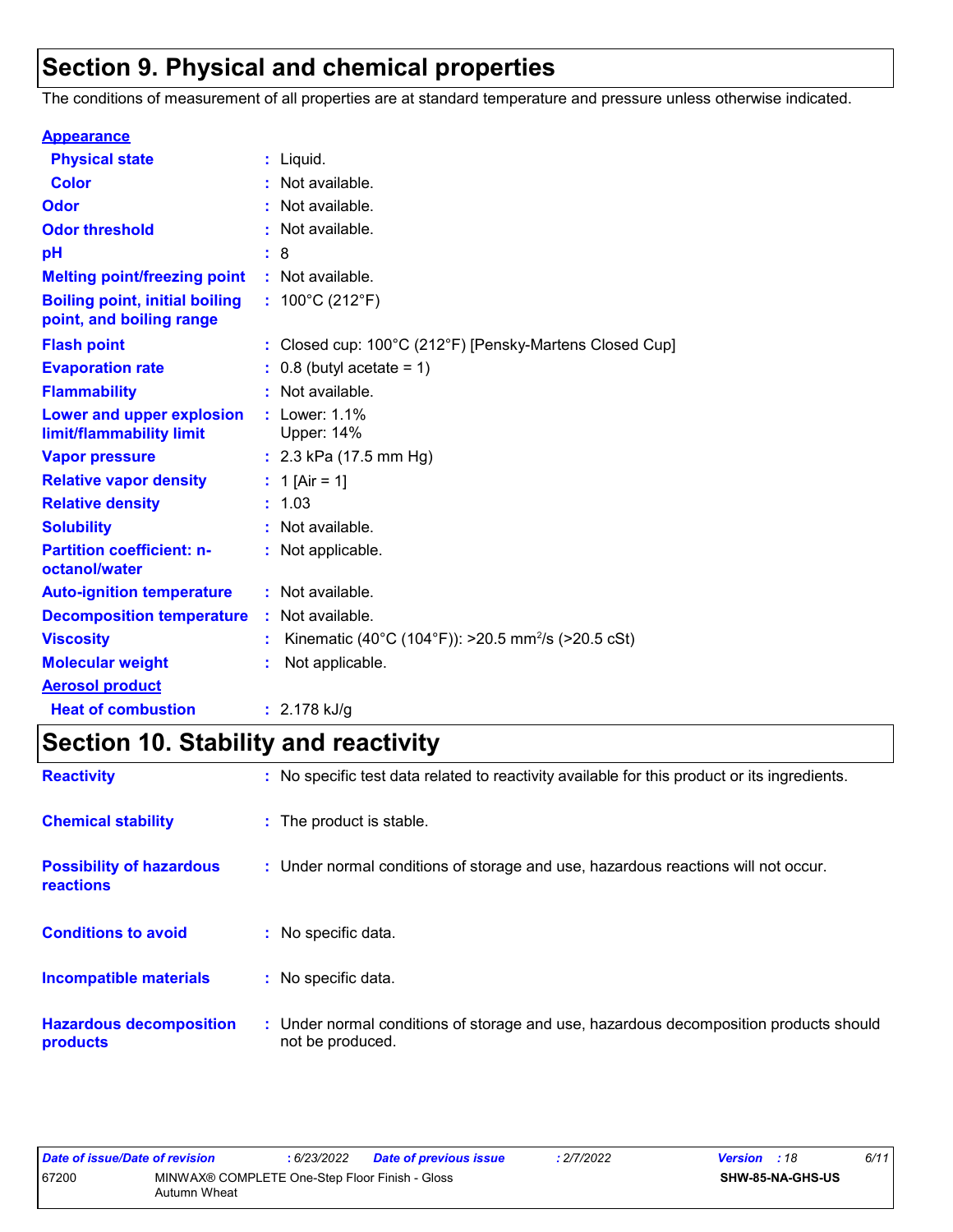## **Section 11. Toxicological information**

#### **Information on toxicological effects**

#### **Acute toxicity**

| <b>Product/ingredient name</b> | <b>Result</b>            | <b>Species</b> | <b>Dose</b>              | <b>Exposure</b> |
|--------------------------------|--------------------------|----------------|--------------------------|-----------------|
| Propylene Glycol               | LD50 Dermal<br>LD50 Oral | Rabbit<br>Rat  | 20800 mg/kg<br>$20$ g/kg |                 |

#### **Irritation/Corrosion**

| <b>Product/ingredient name</b>                       | <b>Result</b>            | <b>Species</b> | <b>Score</b> | <b>Exposure</b>  | <b>Observation</b>       |
|------------------------------------------------------|--------------------------|----------------|--------------|------------------|--------------------------|
| Propylene Glycol                                     | Eyes - Mild irritant     | Rabbit         |              | 24 hours 500     | ۰                        |
|                                                      |                          |                |              | mg               |                          |
|                                                      | Eyes - Mild irritant     | Rabbit         |              | $100 \text{ mg}$ | -                        |
|                                                      | Skin - Moderate irritant | Child          |              | 96 hours 30      | $\overline{\phantom{0}}$ |
|                                                      |                          |                |              | % C              |                          |
|                                                      | Skin - Mild irritant     | Human          |              | 168 hours        | -                        |
|                                                      |                          |                |              | 500 mg           |                          |
|                                                      | Skin - Moderate irritant | Human          |              | 72 hours 104     |                          |
|                                                      |                          |                |              | mg I             |                          |
|                                                      | Skin - Mild irritant     | Woman          |              | 96 hours 30      | $\overline{\phantom{a}}$ |
|                                                      |                          |                |              | $\%$             |                          |
| 2-Methoxymethylethoxypropanol   Eyes - Mild irritant |                          | Human          |              | 8 <sub>mg</sub>  |                          |
|                                                      | Eyes - Mild irritant     | Rabbit         |              | 24 hours 500     |                          |
|                                                      |                          |                |              | mg               |                          |
|                                                      | Skin - Mild irritant     | Rabbit         |              | 500 mg           | $\overline{\phantom{a}}$ |

#### **Sensitization**

Not available.

#### **Mutagenicity**

Not available.

#### **Carcinogenicity**

Not available.

#### **Reproductive toxicity**

Not available.

#### **Teratogenicity**

Not available.

#### **Specific target organ toxicity (single exposure)**

Not available.

#### **Specific target organ toxicity (repeated exposure)**

Not available.

#### **Aspiration hazard**

Not available.

#### **Information on the likely :** Not available.

#### **routes of exposure Potential acute health effects**

| FULGIILIAI ACULE HEAILH EHECLS |                                                     |
|--------------------------------|-----------------------------------------------------|
| Eye contact                    | : No known significant effects or critical hazards. |
| <b>Inhalation</b>              | : No known significant effects or critical hazards. |
| Oldin Anningal                 | . Na kaominina Gerard officiale ny sylliaethautana  |

| Date of issue/Date of revision |                                                                | : 6/23/2022 | <b>Date of previous issue</b> | : 2/7/2022 | <b>Version</b> : 18 |                         | 7/11 |
|--------------------------------|----------------------------------------------------------------|-------------|-------------------------------|------------|---------------------|-------------------------|------|
| 67200                          | MINWAX® COMPLETE One-Step Floor Finish - Gloss<br>Autumn Wheat |             |                               |            |                     | <b>SHW-85-NA-GHS-US</b> |      |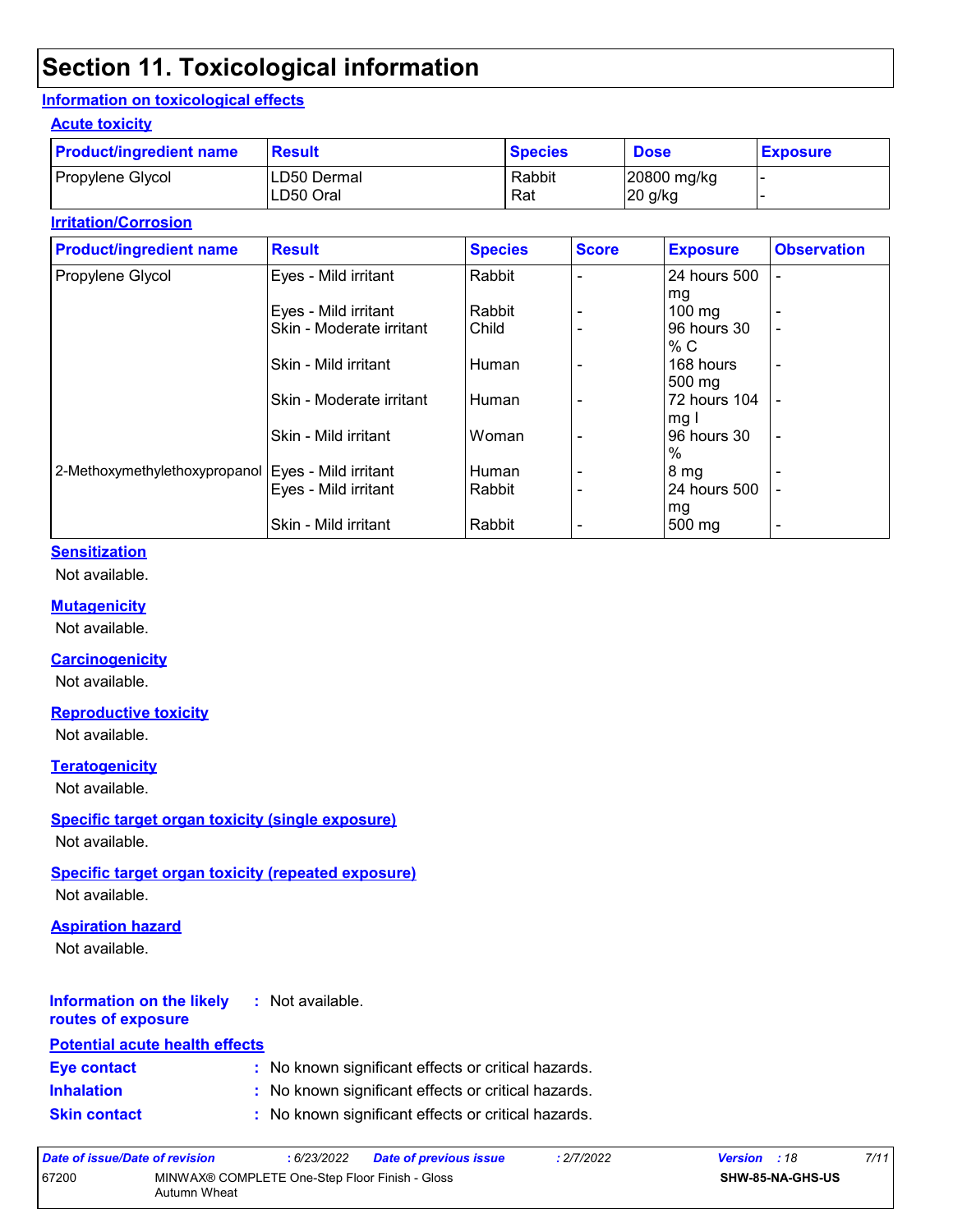|                                                                     | <b>Section 11. Toxicological information</b>                                             |
|---------------------------------------------------------------------|------------------------------------------------------------------------------------------|
| <b>Ingestion</b>                                                    | : No known significant effects or critical hazards.                                      |
|                                                                     | Symptoms related to the physical, chemical and toxicological characteristics             |
| Eye contact                                                         | : No specific data.                                                                      |
| <b>Inhalation</b>                                                   | : No specific data.                                                                      |
| <b>Skin contact</b>                                                 | : No specific data.                                                                      |
| <b>Ingestion</b>                                                    | : No specific data.                                                                      |
|                                                                     | Delayed and immediate effects and also chronic effects from short and long term exposure |
| <b>Short term exposure</b><br><b>Potential immediate</b><br>effects | : Not available.                                                                         |
| <b>Potential delayed effects</b>                                    | $:$ Not available.                                                                       |
| <b>Long term exposure</b>                                           |                                                                                          |
| <b>Potential immediate</b><br><b>effects</b>                        | : Not available.                                                                         |
| <b>Potential delayed effects</b>                                    | : Not available.                                                                         |

#### **Potential chronic health effects**

Not available.

| <b>General</b>               | : No known significant effects or critical hazards. |  |
|------------------------------|-----------------------------------------------------|--|
| <b>Carcinogenicity</b>       | : No known significant effects or critical hazards. |  |
| <b>Mutagenicity</b>          | : No known significant effects or critical hazards. |  |
| <b>Teratogenicity</b>        | : No known significant effects or critical hazards. |  |
| <b>Developmental effects</b> | : No known significant effects or critical hazards. |  |
| <b>Fertility effects</b>     | : No known significant effects or critical hazards. |  |

**Numerical measures of toxicity** Not available. **Acute toxicity estimates**

## **Section 12. Ecological information**

#### **Toxicity**

| <b>Product/ingredient name</b> | <b>Result</b>                                                          | <b>Species</b>                                                 | <b>Exposure</b>        |
|--------------------------------|------------------------------------------------------------------------|----------------------------------------------------------------|------------------------|
| Propylene Glycol               | Acute EC50 >110 ppm Fresh water<br>Acute LC50 1020000 µg/l Fresh water | Daphnia - Daphnia magna<br>Crustaceans - Ceriodaphnia<br>dubia | 148 hours<br>148 hours |
|                                | Acute LC50 710000 µg/l Fresh water                                     | <b>Fish - Pimephales promelas</b>                              | 196 hours              |

#### **Persistence and degradability**

| <b>Product/ingredient name</b> | <b>Aquatic half-life</b> | <b>Photolysis</b> | Biodegradability |
|--------------------------------|--------------------------|-------------------|------------------|
| Propylene Glycol               |                          |                   | Readily          |

#### **Bioaccumulative potential**

| Date of issue/Date of revision                                          |  | : 6/23/2022 | <b>Date of previous issue</b> | : 2/7/2022 | <b>Version</b> : 18 |                         | 8/11 |
|-------------------------------------------------------------------------|--|-------------|-------------------------------|------------|---------------------|-------------------------|------|
| 67200<br>MINWAX® COMPLETE One-Step Floor Finish - Gloss<br>Autumn Wheat |  |             |                               |            |                     | <b>SHW-85-NA-GHS-US</b> |      |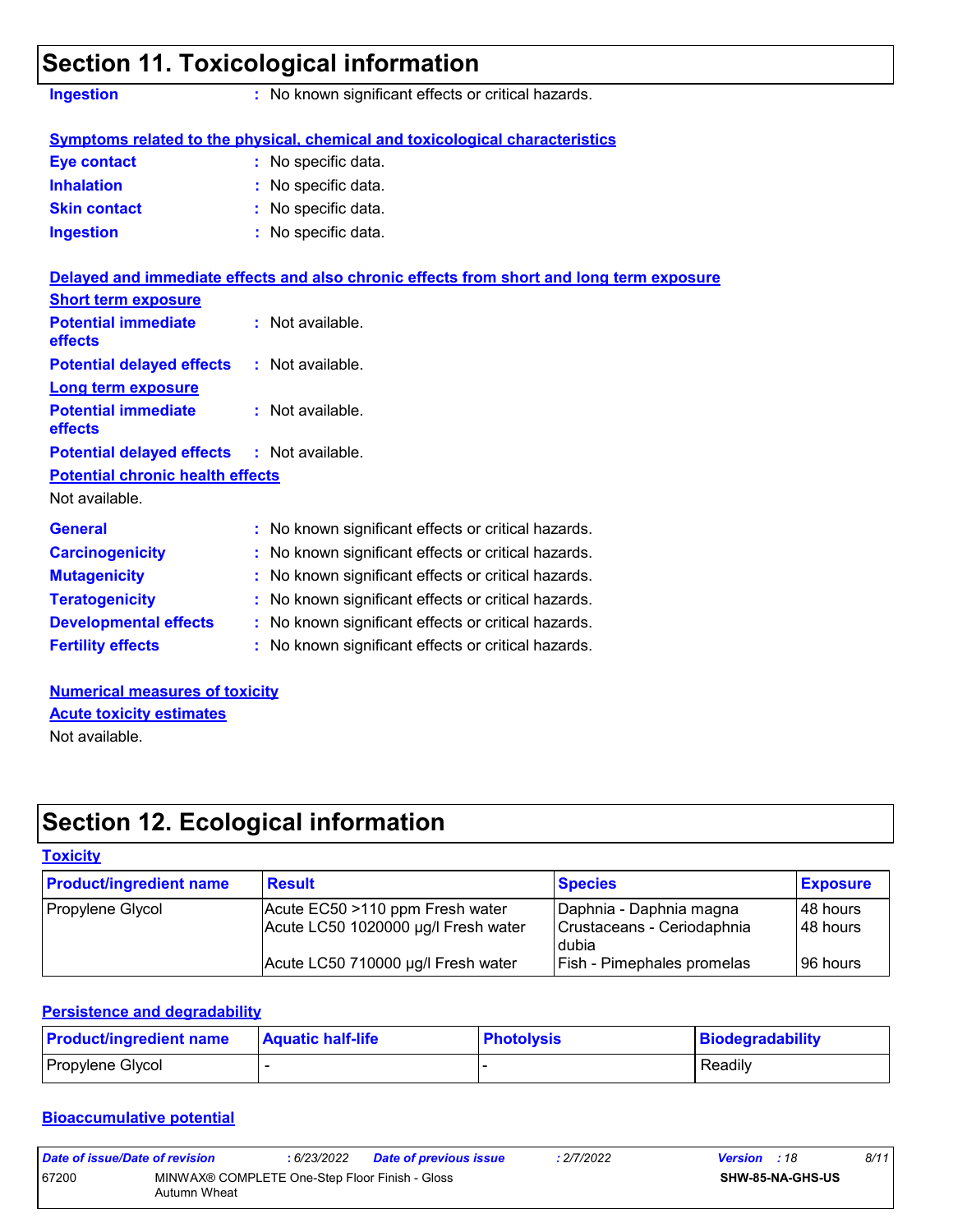## **Section 12. Ecological information**

Not available.

**Soil/water partition coefficient (K**<sup>oc</sup>) **Mobility in soil**

**:** Not available.

**Other adverse effects** : No known significant effects or critical hazards.

## **Section 13. Disposal considerations**

The generation of waste should be avoided or minimized wherever possible. Disposal of this product, solutions and any by-products should at all times comply with the requirements of environmental protection and waste disposal legislation and any regional local authority requirements. Dispose of surplus and non-recyclable products via a licensed waste disposal contractor. Waste should not be disposed of untreated to the sewer unless fully compliant with the requirements of all authorities with jurisdiction. Waste packaging should be recycled. Incineration or landfill should only be considered when recycling is not feasible. This material and its container must be disposed of in a safe way. Empty containers or liners may retain some product residues. Avoid dispersal of spilled material and runoff and contact with soil, waterways, drains and sewers. **Disposal methods :**

## **Section 14. Transport information**

67200 MINWAX® COMPLETE One-Step Floor Finish - Gloss

Autumn Wheat

|                                         | <b>DOT</b><br><b>Classification</b> | <b>TDG</b><br><b>Classification</b>                                                                                                                                                                                                                                                                                                                                                                                                                                                                                                                                                                               | <b>Mexico</b><br><b>Classification</b> | <b>IATA</b>    | <b>IMDG</b>    |
|-----------------------------------------|-------------------------------------|-------------------------------------------------------------------------------------------------------------------------------------------------------------------------------------------------------------------------------------------------------------------------------------------------------------------------------------------------------------------------------------------------------------------------------------------------------------------------------------------------------------------------------------------------------------------------------------------------------------------|----------------------------------------|----------------|----------------|
| <b>UN number</b>                        | Not regulated.                      | Not regulated.                                                                                                                                                                                                                                                                                                                                                                                                                                                                                                                                                                                                    | Not regulated.                         | Not regulated. | Not regulated. |
| <b>UN proper</b><br>shipping name       |                                     | $\blacksquare$                                                                                                                                                                                                                                                                                                                                                                                                                                                                                                                                                                                                    |                                        |                |                |
| <b>Transport</b><br>hazard class(es)    |                                     |                                                                                                                                                                                                                                                                                                                                                                                                                                                                                                                                                                                                                   |                                        |                |                |
| <b>Packing group</b>                    |                                     |                                                                                                                                                                                                                                                                                                                                                                                                                                                                                                                                                                                                                   |                                        |                |                |
| <b>Environmental</b><br>hazards         | No.                                 | No.                                                                                                                                                                                                                                                                                                                                                                                                                                                                                                                                                                                                               | No.                                    | No.            | No.            |
| <b>Additional</b><br><b>information</b> |                                     | $\blacksquare$                                                                                                                                                                                                                                                                                                                                                                                                                                                                                                                                                                                                    |                                        |                |                |
| <b>Special precautions for user :</b>   |                                     | Multi-modal shipping descriptions are provided for informational purposes and do not<br>consider container sizes. The presence of a shipping description for a particular<br>mode of transport (sea, air, etc.), does not indicate that the product is packaged<br>suitably for that mode of transport. All packaging must be reviewed for suitability<br>prior to shipment, and compliance with the applicable regulations is the sole<br>responsibility of the person offering the product for transport. People loading and<br>unloading dangerous goods must be trained on all of the risks deriving from the |                                        |                |                |
| <b>Date of issue/Date of revision</b>   | : 6/23/2022                         | <b>Date of previous issue</b>                                                                                                                                                                                                                                                                                                                                                                                                                                                                                                                                                                                     | : 2/7/2022                             | <b>Version</b> | 9/11<br>:18    |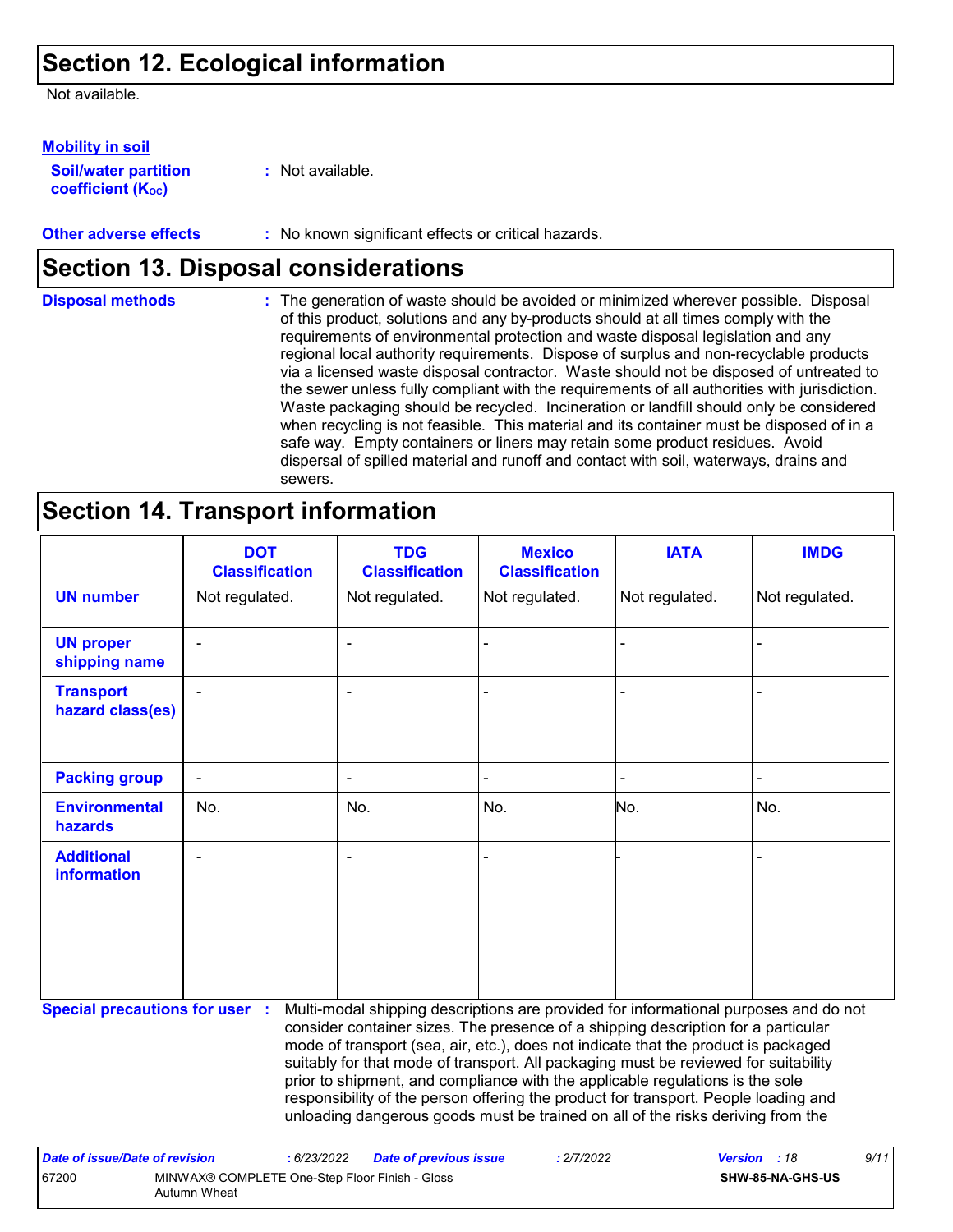### **Section 14. Transport information**

substances and on all actions in case of emergency situations.

**Transport in bulk according :** Not available. **to IMO instruments**

**Proper shipping name :**

: Not available.

## **Section 15. Regulatory information**

**TSCA 5(a)2 proposed significant new use rules**: 2-Methyl-4-isothiazolin-3-one; 5-Chloro-2-methylisothiazolinone

#### **SARA 313**

SARA 313 (40 CFR 372.45) supplier notification can be found on the Environmental Data Sheet.

#### **California Prop. 65**

WARNING: This product contains chemicals known to the State of California to cause cancer and birth defects or other reproductive harm.

#### **International regulations**

**International lists :**

**Australia inventory (AIIC)**: Not determined. **China inventory (IECSC)**: Not determined. **Japan inventory (CSCL)**: Not determined. **Japan inventory (ISHL)**: Not determined. **Korea inventory (KECI)**: Not determined. **New Zealand Inventory of Chemicals (NZIoC)**: Not determined. **Philippines inventory (PICCS)**: Not determined. **Taiwan Chemical Substances Inventory (TCSI)**: Not determined. **Thailand inventory**: Not determined. **Turkey inventory**: Not determined. **Vietnam inventory**: Not determined.

### **Section 16. Other information**

**Hazardous Material Information System (U.S.A.)**



**The customer is responsible for determining the PPE code for this material. For more information on HMIS® Personal Protective Equipment (PPE) codes, consult the HMIS® Implementation Manual.**

**Caution: HMIS® ratings are based on a 0-4 rating scale, with 0 representing minimal hazards or risks, and 4 representing significant hazards or risks. Although HMIS® ratings and the associated label are not required on SDSs or products leaving a facility under 29 CFR 1910.1200, the preparer may choose to provide them. HMIS® ratings are to be used with a fully implemented HMIS® program. HMIS® is a registered trademark and service mark of the American Coatings Association, Inc.**

**Procedure used to derive the classification**

| <b>Classification</b>             |                                                |                               | <b>Justification</b> |              |                  |
|-----------------------------------|------------------------------------------------|-------------------------------|----------------------|--------------|------------------|
| Not classified.                   |                                                |                               |                      |              |                  |
| <b>History</b>                    |                                                |                               |                      |              |                  |
| <b>Date of printing</b>           | : 6/23/2022                                    |                               |                      |              |                  |
| Date of issue/Date of<br>revision | : 6/23/2022                                    |                               |                      |              |                  |
| Date of previous issue            | : 2/7/2022                                     |                               |                      |              |                  |
| <b>Version</b>                    | : 18                                           |                               |                      |              |                  |
| Date of issue/Date of revision    | :6/23/2022                                     | <b>Date of previous issue</b> | : 2/7/2022           | Version : 18 | 10/11            |
| 67200<br>Autumn Wheat             | MINWAX® COMPLETE One-Step Floor Finish - Gloss |                               |                      |              | SHW-85-NA-GHS-US |